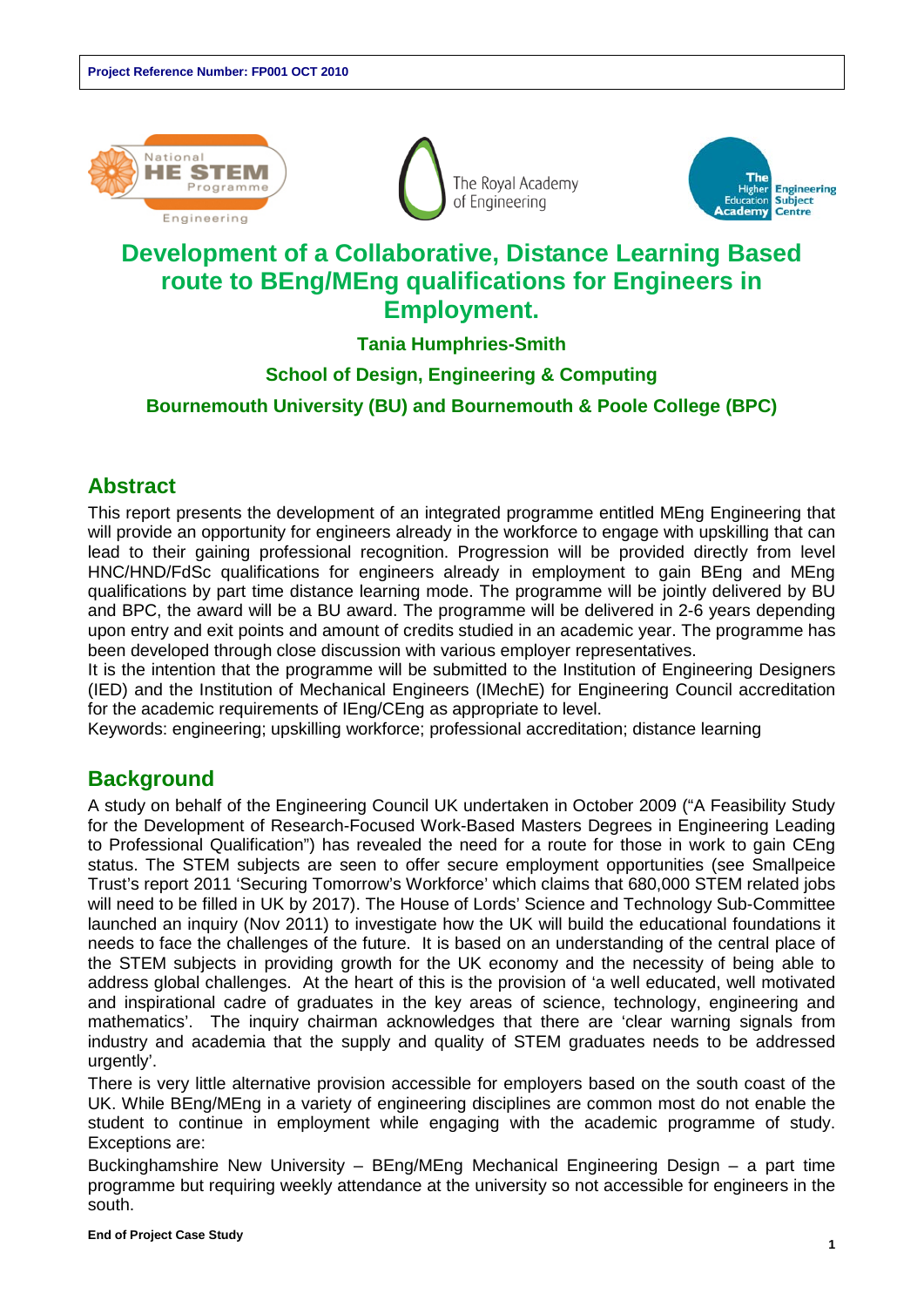Open University – BEng/MEng – obviously a part time, distance learning programme but feedback from many employers indicate that many students find it difficult to engage with OU programmes and would not consider this option.

Portsmouth University – BEng Mechanical and Manufacturing Engineering and BEng Electronic Systems Engineering – both are distance learning programmes but only offer a top-up with no optionality.

Staffordshire University - BEng/MEng Electrical Engineering– distance learning programme.

There is also the possibility of undertaking a Further Learning Programme through the IMechE, an example of which has recently been approved at BU, or the Technical Report route through the IED. However, neither option gives the student any academic qualification which many potential students are seeking.

#### **Rationale**

#### **Aim:**

The aim of this project was to provide an accessible and flexible opportunity for upskilling the workforce in the engineering sector. This will be through the provision of a programme which allows engineers qualified to HNC/D/FdSc level to obtain BEng and MEng qualifications (accredited to IEng and CEng respectively) while remaining in work.

**Objectives:**

- 1. Obtain formal agreement for collaboration arrangements
- 2. Obtain approval to develop programme
- 3. Develop programme to meet the needs of stakeholders
- 4. Obtain formal validation to deliver programme
- 5. Market programme and recruit students to commence Sept 2012.

#### **The Approach**

This initiative started with discussions with one our industry partners (BAE Surface Fleet), for whom staff within the School of Design, Engineering and Computing at BU were conducting research, that many of their engineers lacked higher level qualifications and this was becoming a business issue for them. Further investigation as discussed in the 'Background' section indicated this was a widespread problem, hence, the application for funding being reported upon here. Initial discussions indicated that a breadth of technical specialisms would be required which lead to linking with a partner HEI. However, unforeseen changes in that HEI lead to another partner needing to be found. Consultation with our industry partners indicated that a local provider was considered essential and that they would be very comfortable with an FE college as they already had links through apprenticeship training with the FE sector. Hence, BPC became the education partner. In hindsight this has worked better than anticipated proving beneficial in terms of providing further and greater opportunities for employer engagement than were likely if the relationship had continued with the HEI.

The structure of the programme can be seen in Figure 1. With the core and option units clearly indicated which allows for a breadth of technical specialisms to be incorporated. The figure also indicates the nature of the subject areas to be covered which currently tend towards either a mechanical or manufacturing engineering pathway. This emphasis concurs with current feedback on demand from local engineering employers. An emphasis on simulation as a tool for designing engineering solutions can also be seen. This also reflects the outcomes of discussions with employers who strongly indicated their desire to move away from engineering being taught through practical experimentation to engineers being taught how to develop their solutions using simulation tools.

As part of this consultation it became evident that while distance learning was required as a delivery mode, due to the difficulty in releasing reasonably senior members of staff during working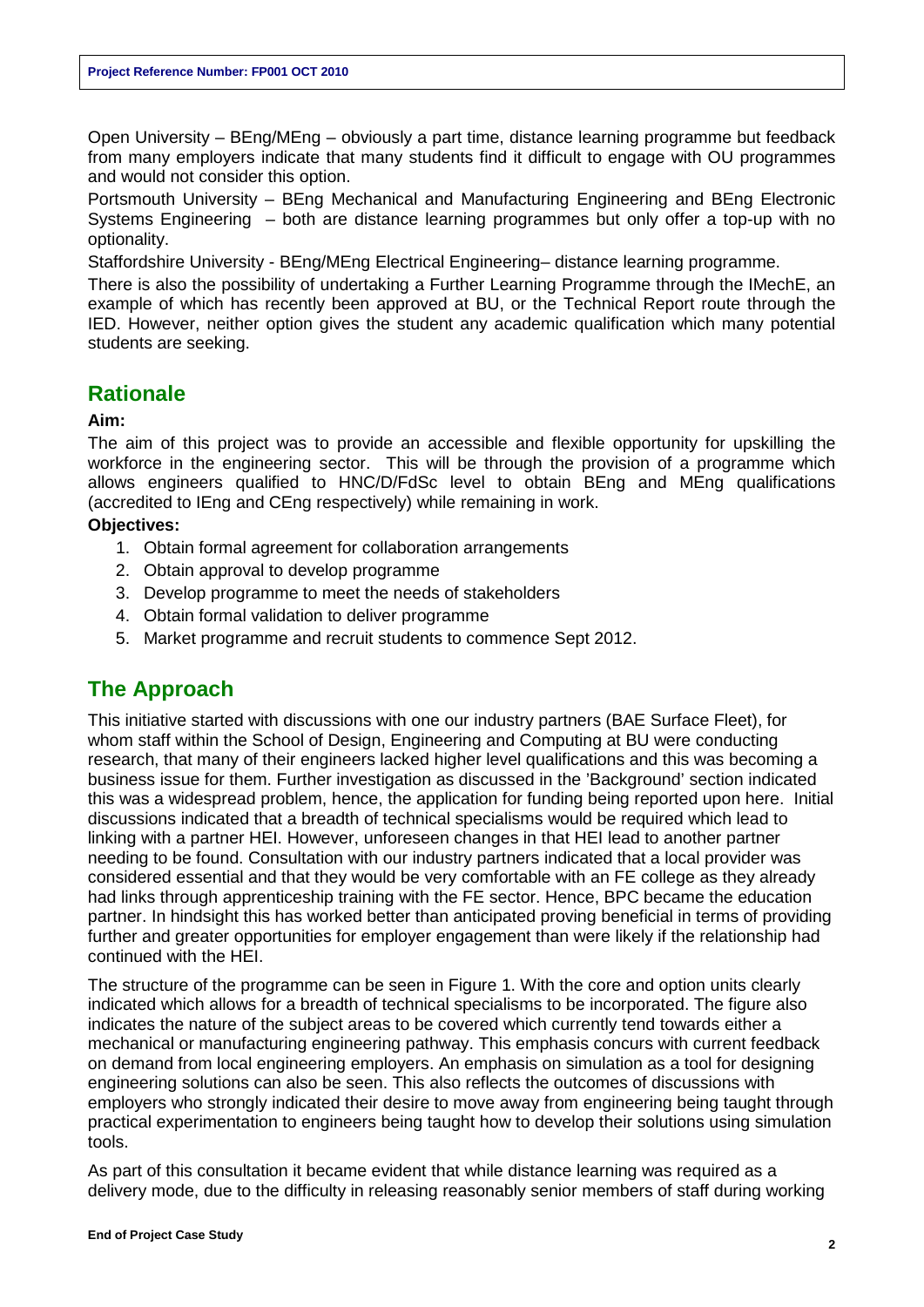

\*Indicates unit delivered by Bournemouth & Poole College **Figure 1. – Programme Structure**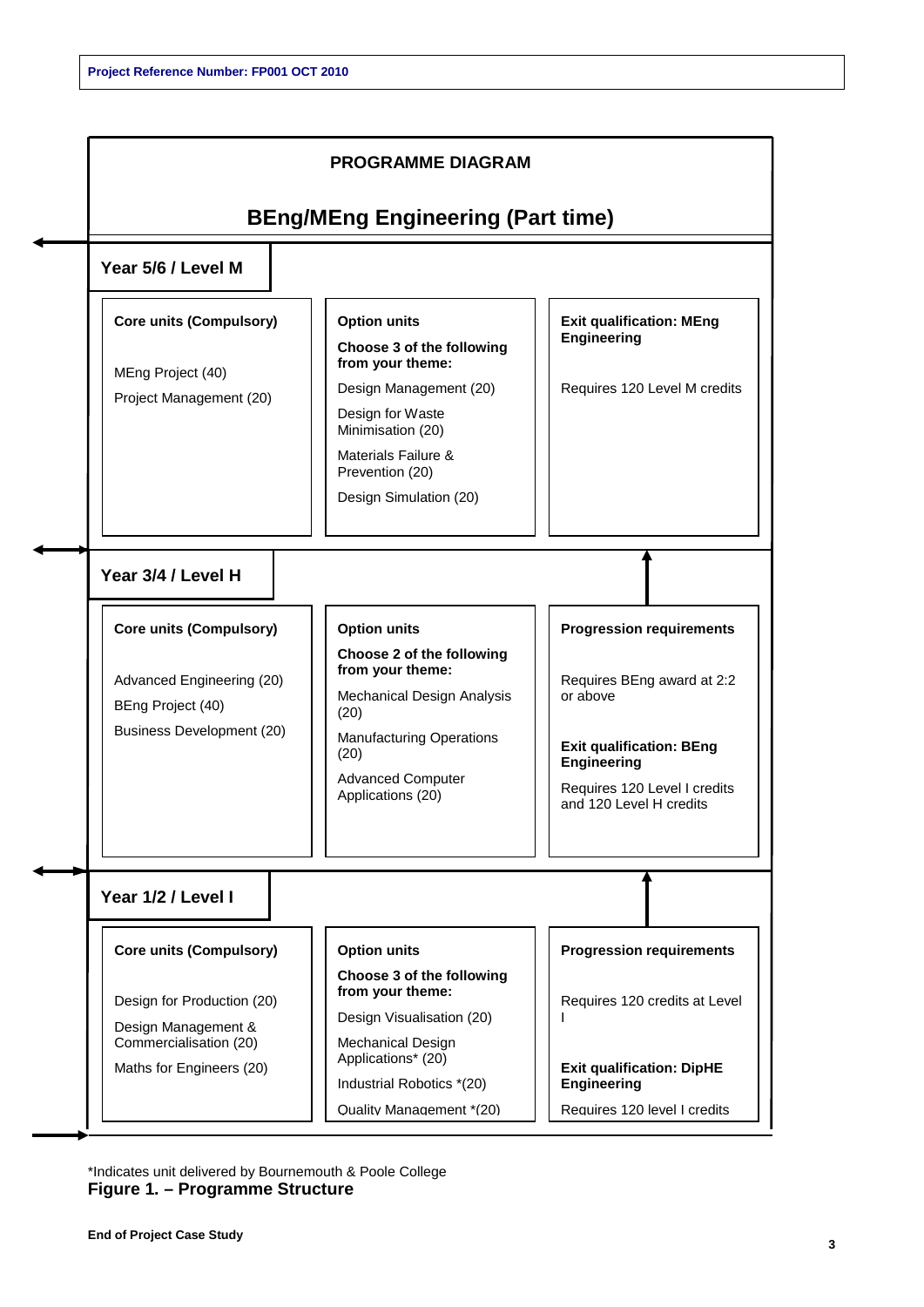hours, 'local' delivery which could facilitate some face-to-face was considered essential. Hence, the development of the model of delivery to be used for this programme which comprises of each unit (being 20credits or 200 hours of learning) being delivered over 10 weeks by on-line learning using the BU VLE as a platform. However, this on-line learning will be supported by an initial 1 day introduction to each unit followed by an afternoon mid-point tutorial both being delivered face-toface at either BU or BPC. The programme has been designed so that students take the units sequentially as feedback from other academics running part time programmes indicate that students find it difficult to focus on more than one unit at a time alongside work commitments.

The programme has also been designed to conform to the requirements of Engineering Council UK-SPEC and will be submitted to IED and IMechE during 2012 for accreditation for the academic requirements of IEng and CEng as appropriate. As many staff members in the School of DEC are Chartered Engineers this will enable the opportunity for students working at the appropriate level with their employers to be mentored towards submitting applications for  $IEng/CEng$  while completing their academic qualifications, thus enabling them to become professionally qualified very quickly after receiving their academic qualifications.

#### **Assessment**

Assessment of the taught units will also take place largely on-line. The BU VLE allows students to upload course work as a variety of file types, potentially including Computer Aided Design (CAD) software files. The VLE also allows students to sit tests and examinations on line for both formative and summative assessment. Indeed, current full time students on some technical units already utilise on-line assessment. The use of on-line assessment will enable the student to remain remotely located geographically while engaging in a full range of assessment types.

### **Evaluation**

Views from industry were collected through informal discussions with students and their employers studying on the part time FdSc Engineering running at BPC and through informal discussions with specific industry partners for the part time route, namely BAE Surface Fleet and Paragon Skills Ltd. Andy McMinn of Paragon Skills Ltd provided further evidence of demand – "As a provider we are developing HE options as the continuation of training/ education is essential to the Engineering Industry as technology and practices develop over time. We welcome this opportunity and will play an active role driving forward the link and continuation of developing skills for the future." Similarly Professor Cripps of BAE indicated – "As you know I am a great believer in having courses that meet the needs of industry both now and in the future. Therefore I would be very happy to support this initiative and I would welcome the opportunity to discuss the matter in more detail."

At a Business Breakfast to disseminate information on this development, held on 6th Dec 2011 at BU and attended by 30 representatives of local employers, the following questions were asked in a questionnaire, with a summary of the responses received.

| <b>Questions</b>                                                                                                                                        | Summary of the 12 responses                                                |
|---------------------------------------------------------------------------------------------------------------------------------------------------------|----------------------------------------------------------------------------|
| Would you or staff in your company be<br>interested in enrolling<br>MEng<br>on<br>programme?                                                            | 8 said yes                                                                 |
| At what level of study would you be<br>looking to enter?<br>- $2nd$ year (ie from HNC),<br>- BEng (ie with HND or FdSc)<br>- MEng (ie with BSc or BEng) | 4 starting at Level I<br>1 starting at Level H<br>2 starting at all levels |
| Are there any topics or areas of study<br>that you would wish to study that are not<br>included in the courses presented?                               | 1 Robotics - higher than Level I<br>1 Electronics<br>4 Composites          |